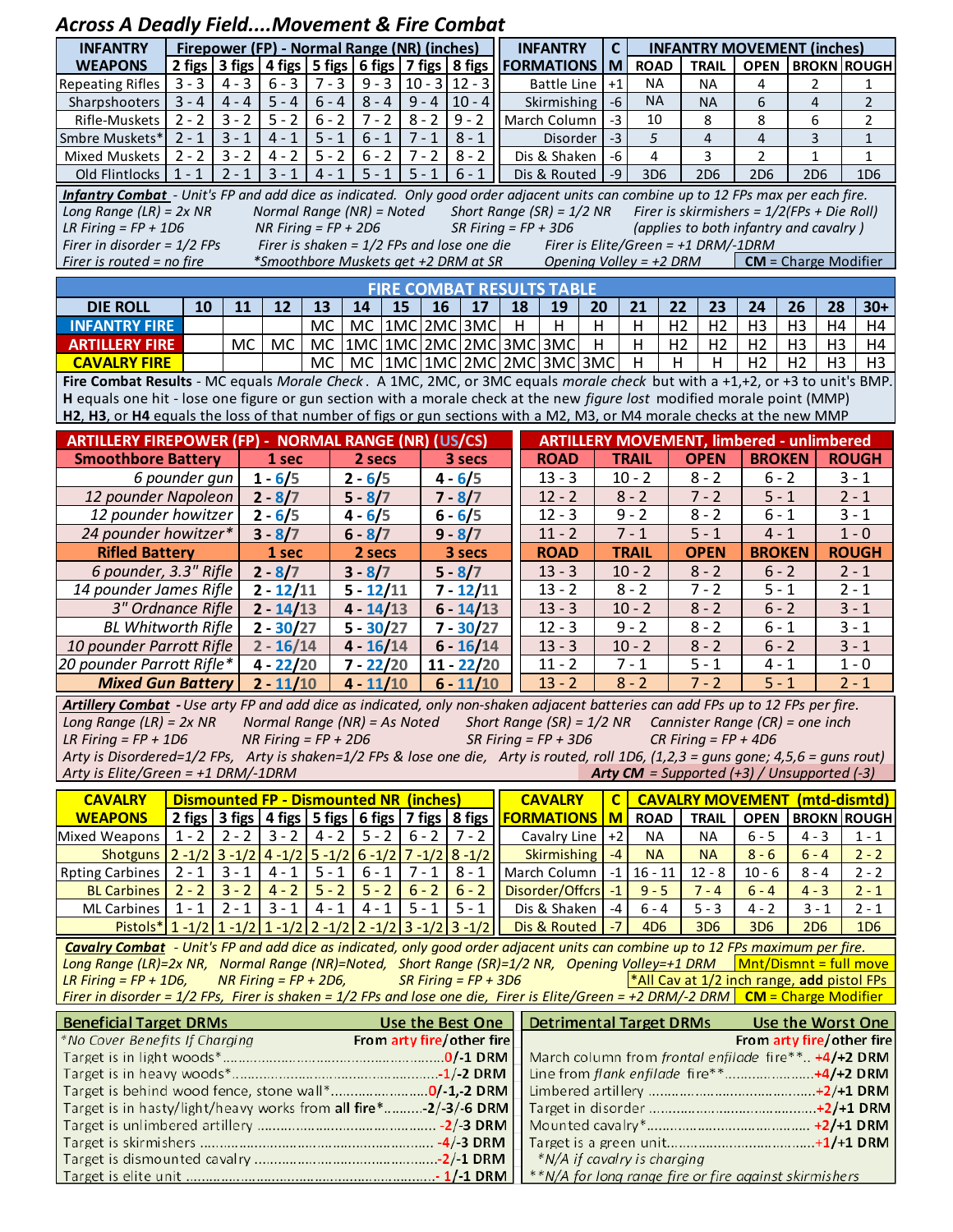## *Across A Deadly Field....Movement & Fire Combat*

| <b>CAVALRY</b>                                                                                                                                | <b>Dismounted FP - Dismounted NR (inches)</b> |         |         |         |         |         |                                                    | <b>CAVALRY</b>     |          | (mtd-dismtd)<br><b>CAVALRY MOVEMENT</b> |                 |                 |                 |                            |  |
|-----------------------------------------------------------------------------------------------------------------------------------------------|-----------------------------------------------|---------|---------|---------|---------|---------|----------------------------------------------------|--------------------|----------|-----------------------------------------|-----------------|-----------------|-----------------|----------------------------|--|
| <b>WEAPONS</b>                                                                                                                                |                                               |         |         |         |         |         | 2 figs 3 figs 4 figs 5 figs 6 figs 7 figs 8 figs 1 | <b>FORMATIONS</b>  | <b>M</b> | <b>ROAD</b>                             | <b>TRAIL</b>    |                 |                 | <b>OPEN   BROKN ROUGH </b> |  |
| Mixed Weapons                                                                                                                                 | $1 - 2$                                       | $2 - 2$ | $3 - 2$ | $4 - 2$ | $5 - 2$ |         | $6 - 2$   7 - 2                                    | Cavalry Line       | $+21$    | <b>NA</b>                               | <b>NA</b>       | $6 - 5$         | $4 - 3$         | $1 - 1$                    |  |
| Shotguns   2 - 1/2   3 - 1/2   4 - 1/2   5 - 1/2   6 - 1/2   7 - 1/2   8 - 1/2                                                                |                                               |         |         |         |         |         |                                                    | <b>Skirmishing</b> | $-4$     | <b>NA</b>                               | <b>NA</b>       | $8 - 6$         | $6 - 4$         | $2 - 2$                    |  |
| <b>Rpting Carbines</b>                                                                                                                        | $2 - 1$                                       | $3 - 1$ | $4 - 1$ | $5 - 1$ | $6 - 1$ | $7 - 1$ | $8 - 1$                                            | March Column       | $-1$     | $16 - 11$                               | $12 - 8$        | $10 - 6$        | $8 - 4$         | $2 - 2$                    |  |
| <b>BL Carbines</b>                                                                                                                            | $2 - 2$                                       | $3 - 2$ | $4 - 2$ | $5 - 2$ | $5 - 2$ |         | $6 - 2$ 6 - 2                                      | Disorder/Offcrs    | $-1$     | $9 - 5$                                 | $7 - 4$         | $6 - 4$         | $4 - 3$         | $2 - 1$                    |  |
| <b>ML Carbines</b>                                                                                                                            | $1 - 1$                                       | $2 - 1$ | $3 - 1$ | $4 - 1$ | 4 - 1   | $5 - 1$ | $5 - 1$                                            | Dis & Shaken       | $-4$     | $6 - 4$                                 | $5 - 3$         | $4 - 2$         | $3 - 1$         | $2 - 1$                    |  |
| $Pistols* 1 - 1/2 1 - 1/2 1 - 1/2 2 - 1/2 2 - 1/2 3 - 1/2 3 - 1/2 $                                                                           |                                               |         |         |         |         |         |                                                    | Dis & Routed       | $-71$    | 4D <sub>6</sub>                         | 3D <sub>6</sub> | 3D <sub>6</sub> | 2D <sub>6</sub> | 1D <sub>6</sub>            |  |
| <b>Cavalry Combat</b> - Unit's FP and add dice as indicated, only good order adjacent units can combine up to 12 FPs maximum per fire.        |                                               |         |         |         |         |         |                                                    |                    |          |                                         |                 |                 |                 |                            |  |
| Normal Range (NR)=Noted, Short Range (SR)=1/2 NR, Opening Volley=+1 DRM<br><b>Mnt/Dismnt=one action</b><br>Long Range $(LR)=2x NR$ ,          |                                               |         |         |         |         |         |                                                    |                    |          |                                         |                 |                 |                 |                            |  |
| *All Cav at 1/2 inch range, add pistol FPs<br>$SR$ Firing = FP + 3D6<br>LR Firing = $FP + 1D6$ ,<br>$NR$ Firing = FP + 2D6,                   |                                               |         |         |         |         |         |                                                    |                    |          |                                         |                 |                 |                 |                            |  |
| Firer in disorder = $1/2$ FPs, Firer is shaken = $1/2$ FPs and lose one die, Firer is Elite/Green = +2 DRM/-2 DRM <b>CM</b> = Charge Modifier |                                               |         |         |         |         |         |                                                    |                    |          |                                         |                 |                 |                 |                            |  |
|                                                                                                                                               |                                               |         |         |         |         |         |                                                    |                    |          |                                         |                 |                 |                 |                            |  |
|                                                                                                                                               |                                               |         |         |         |         |         |                                                    |                    |          |                                         |                 |                 |                 |                            |  |